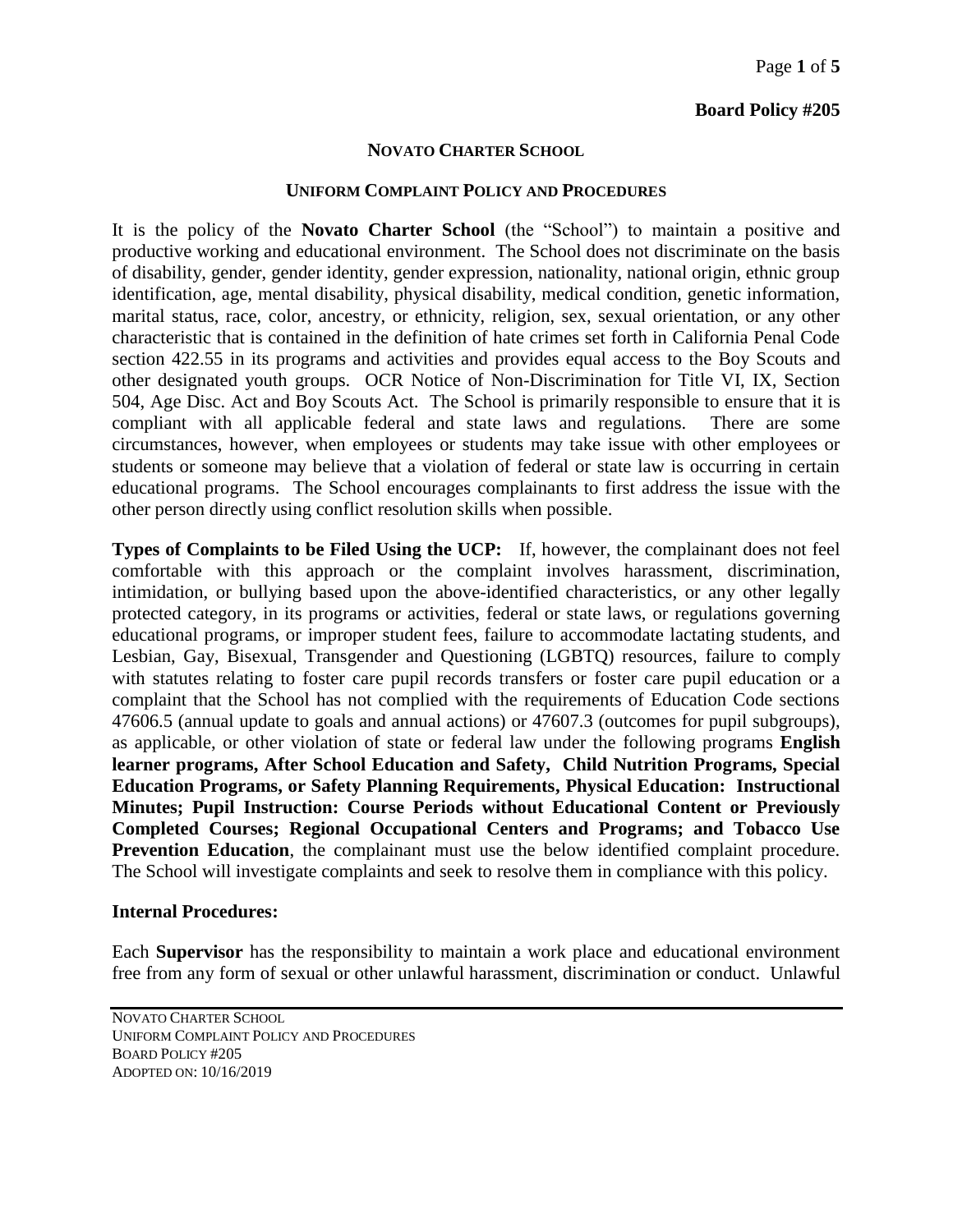discrimination or harassment may be based upon actual or perceived sex, sexual orientation, gender, gender identity, gender expression, ethnic group identification, race, ancestry, national origin, religion, color, mental or physical disability, age or on the basis of a person's association with a person or group with one or more of these actual or perceived characteristics, or any other category protected by law. Consequently, should **supervisor,** become aware of any conduct that may constitute discrimination, harassment or other prohibited behavior, immediate action will be taken to address and remediate such conduct.

**Making a Complaint:** Any person who has experienced or is aware of a situation that is believed to be sexually and/or otherwise unlawfully harassing or represents a violation of law as identified above, has a responsibility to report the situation immediately to Nikki Lloyd, Director 940 C Street Novato, CA 94949 415-883-4254. Employees who believe they have been the victim of any employment discrimination should follow the complaint procedures identified in the employee handbook. If the complainant is unable to put the complaint in writing, due to a disability or illiteracy, the School will assist the complainant in filing the complaint.

If the employee or student is not comfortable contacting Nikki Lloyd, Director or if that individual is not available, the employee or student should contact April Jackson, Operations Manager 940 C Street Novato, CA 94949 415-883-4254**,** who has been designated to handle inquiries regarding the non-discrimination policies and other complaints identified. OCR Nondiscrimination notice. A Harassment/Retaliation/Unlawful Conduct Complaint Form may be obtained from Nikki Lloyd, Director

**Anonymous Complaints:** Any employee or student who believes that there has been a violation of state or federal law as articulated above, or an improper imposition of student fees, should make a written complaint to Nikki Lloyd, Director 940 C Street Novato, CA 94949 415-883- 4254. Students making a complaint of improper fees or complaints that the School has failed to comply with Education Code sections 47606.5 or 47607.3, may make the complaint anonymously if the complaint provides evidence or information leading to evidence to support an allegation of noncompliance with the applicable Education Codes.

**6 Month Limit on Certain Complaints:** Complaints relating to discrimination (other than employment discrimination) must be filed within six months of the alleged discrimination or when the complainant first obtained knowledge of the alleged discrimination, unless an extension has been obtained from the **Chairman of the Board of Directors** or his/her designee. Such extension by the **Chairman of the Board of Directors** or his/her designee shall be made in writing. The period for filing may be extended by the **Chairman of the Board of Directors** or his/her designee for good cause for a period not to exceed 90 days following the expiration of the six month time period. The **Chairman of the Board of Directors** shall respond immediately upon a receipt for extension.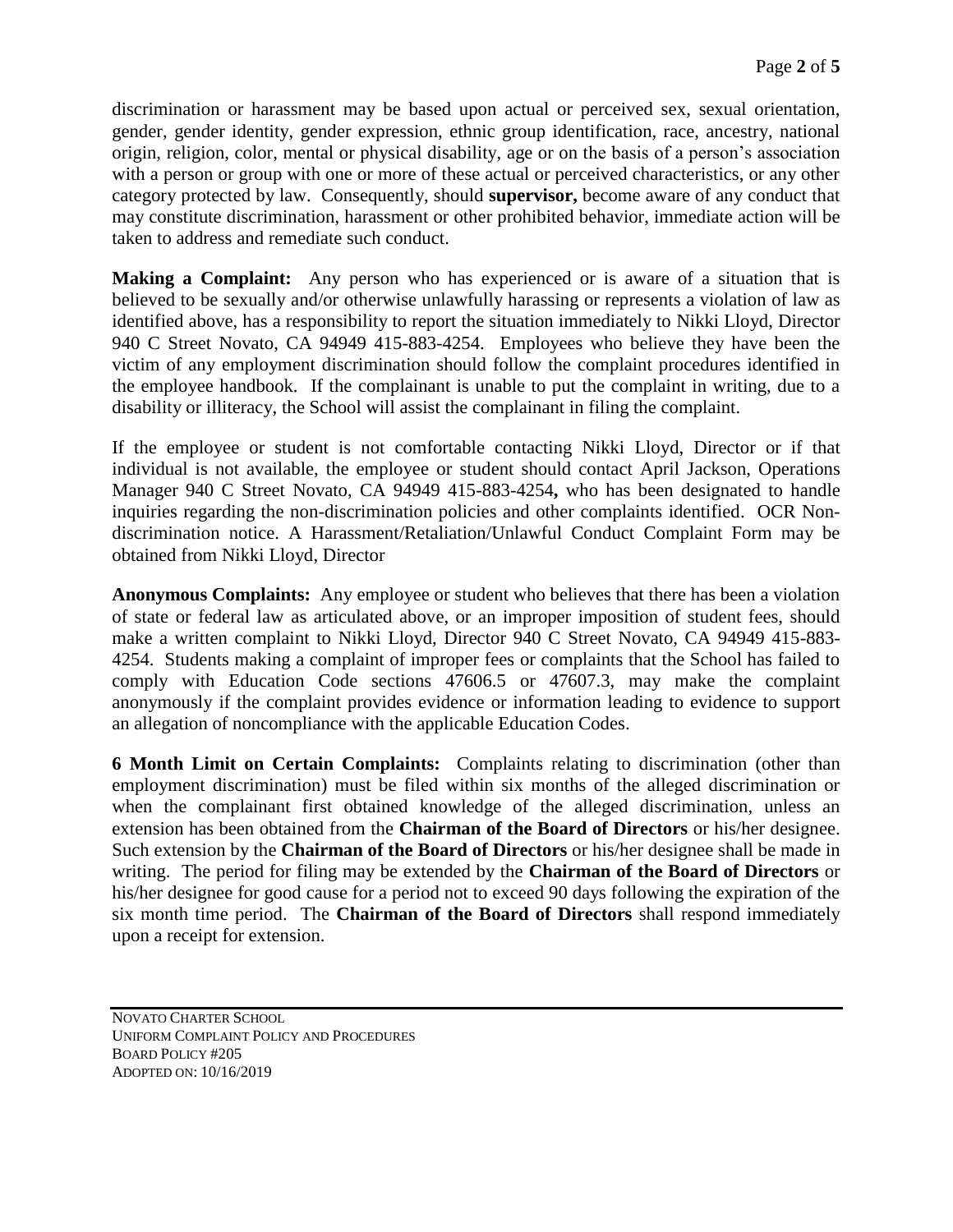**Informal Resolution:** If the parties mutually agree, the complainant and the School may resolve the matter through mediation or otherwise informally. If mediation fails to resolve the matter, or the parties do not agree to mediate the matter, the formal complaint procedure identified below shall be followed.

**Investigation of Complaints:** If the complaint alleges wrongdoing involving discrimination (other than employment discrimination) or claims of failure to comply with applicable state or federal laws or regulations, the School will complete an investigation and submit to the complainant a written decision regarding the complaint within 60 days of receipt of the complaint. During the investigation, the complainant, his/her representative or both, will have the opportunity to present the complaint and evidence or information leading to evidence to support the allegations of the complaint. The 60 day timeframe may be extended by the written consent of the complainant.

Refusal by the complainant to provide the investigator, at any level of the investigation, with documents or other evidence related to the allegations in the complaint, or to otherwise fail or refuse to cooperate in the investigation or engage in any other obstruction of the investigation, may result in the dismissal of the complaint because of lack of evidence to support the allegations.

Complaints will be handled as discreetly as possible, consistent with the need to investigate effectively and promptly resolve the matter.

The Director will be knowledgeable of the laws/programs that he/she is assigned to investigate. If the complaint alleges employment discrimination, the Board of Directors will send it to the Department of Fair Employment and Housing (the "DFEH") for investigation as required by law.

**Written Decision:** The **Director** shall prepare a written decision, which decision shall contain the following: 1) findings of fact based on the evidence gathered; 2) conclusions of law; 3) disposition of the complaint; 4) the rationale for such disposition; 5) the corrective actions, if any are warranted; 6) notice of the complainant's right to appeal the School's decision to the California Department of Education; and 7) the procedures to be followed for initiating an appeal to the Department of Education. Within 60 days of receipt of the complaint, the **Director** will send a copy of the written decision to the complainant.

## **Appeal of School's Decision**

**Appeal to CDE:** Except for complaints regarding instructional materials and teacher vacancies or misassignments, a complainant may appeal a decision to the California Department of Education ("CDE") by filing a written appeal within 15 days of receiving the decision. The complainant shall specify the basis for the appeal and whether the facts are incorrect and/or the law is misapplied. The appeal should be accompanied by a copy of the locally filed complaint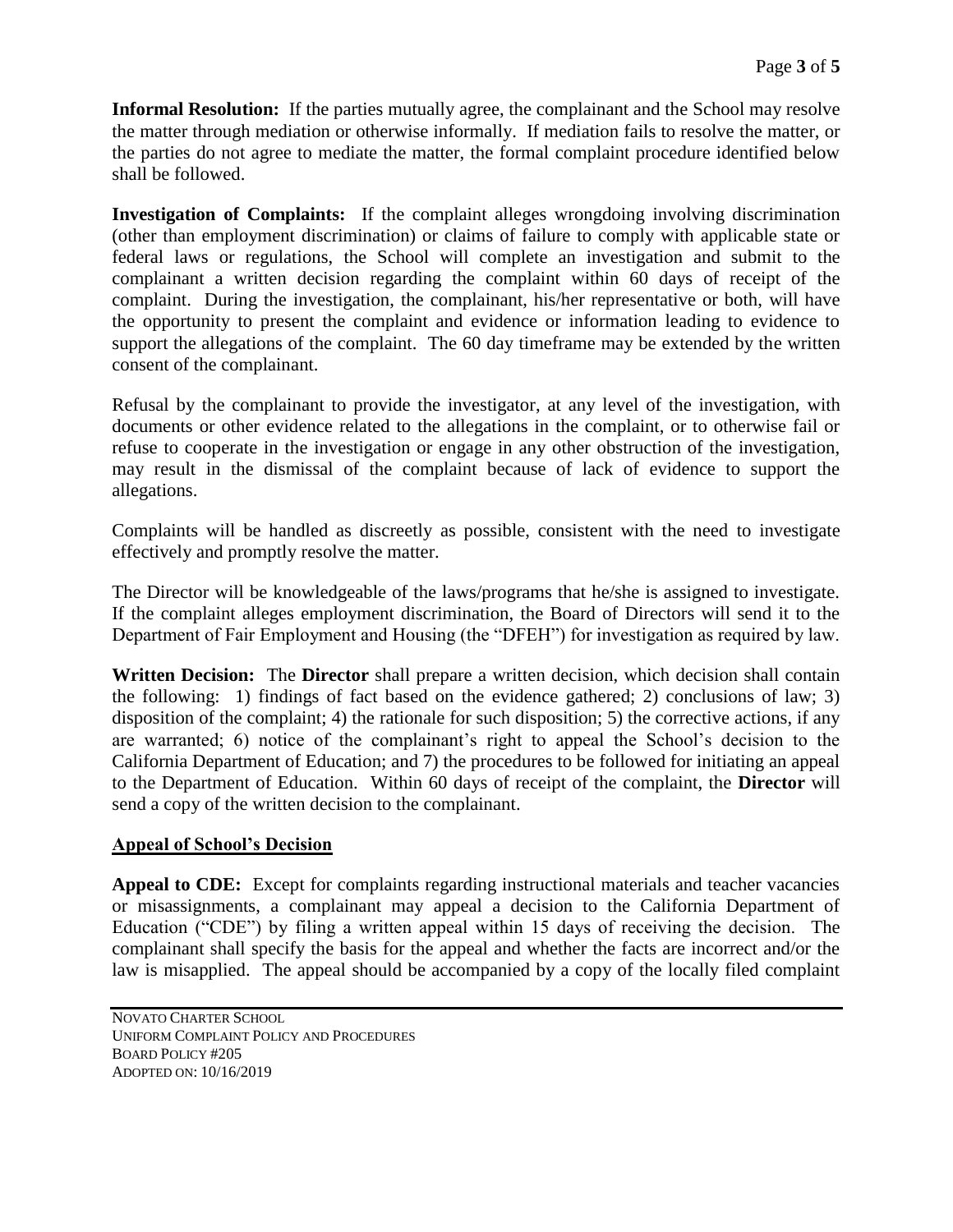and a copy of the School's decision. If the CDE determines the appeal raises issues not contained in the local complaint, the CDE will refer those new issues back to the School for resolution. If the CDE determines that the decision failed to address an issue raised by the complaint, the CDE will refer the matter to the School to make the necessary findings and conclusions on any issue not addressed. The School will have 20 days to make those findings.

Any employee found to have participated in improper harassment or discrimination will be subject to disciplinary action, up to and including possible dismissal. Any student found to have participated in improper harassment or discrimination will be subject to disciplinary action, up to and including possible suspension or expulsion.

## **External Procedures:** Filing a Complaint with the DFEH.

Employees or job applicants who believe that they have experienced unlawful employment discrimination or harassment may file a complaint directly with the DFEH. The DFEH serves as a neutral fact-finder and attempts to help the parties voluntarily resolve disputes. If the DFEH finds sufficient evidence to establish discrimination occurred and settlement efforts fail, the DFEH may file a formal accusation.

Employees may also pursue the matter through a private lawsuit in civil court after a complaint has been filed with the DFEH and a Right to Sue Notice has been issued. For more information, contact the DFEH toll free at (800) 884-1684, or email the DFEH at contact.center@dfeh.ca.gov or visit its website at [www.dfeh.ca.gov.](http://www.dfeh.ca.gov/) To contact the nearest field office of the Equal Employment Opportunity Commission ("EEOC"), call 1-800-669-4000. You should be aware that state and federal law provide time limits within which complaints must be filed. Contact the relevant agency to determine the applicable time limit.

# **Retaliation Policy**

It is in violation of the School's policy for the School or any employee to demote, suspend, reduce, fail to hire or consider for hire, fail to give equal consideration in making employment decisions, fail to treat impartially in the context of any recommendations for subsequent employment that the School may make, adversely affect working conditions or otherwise deny any employment benefit to an individual because that individual has opposed practices prohibited by law or has filed a complaint, testified, assisted or participated in any manner in an investigation, conducted by the DFEH or their staff. Any employee retaliating against another employee, applicant or student will be disciplined, up to and including termination.

Examples of protected activities under the School's retaliation policy include seeking advice from the DFEH or Commission; filing a complaint with the DFEH, irrespective of whether the complaint is actually sustained; opposing employment practices the employee reasonably believes to exist and believes to be a violation of the law; participating in an activity that is